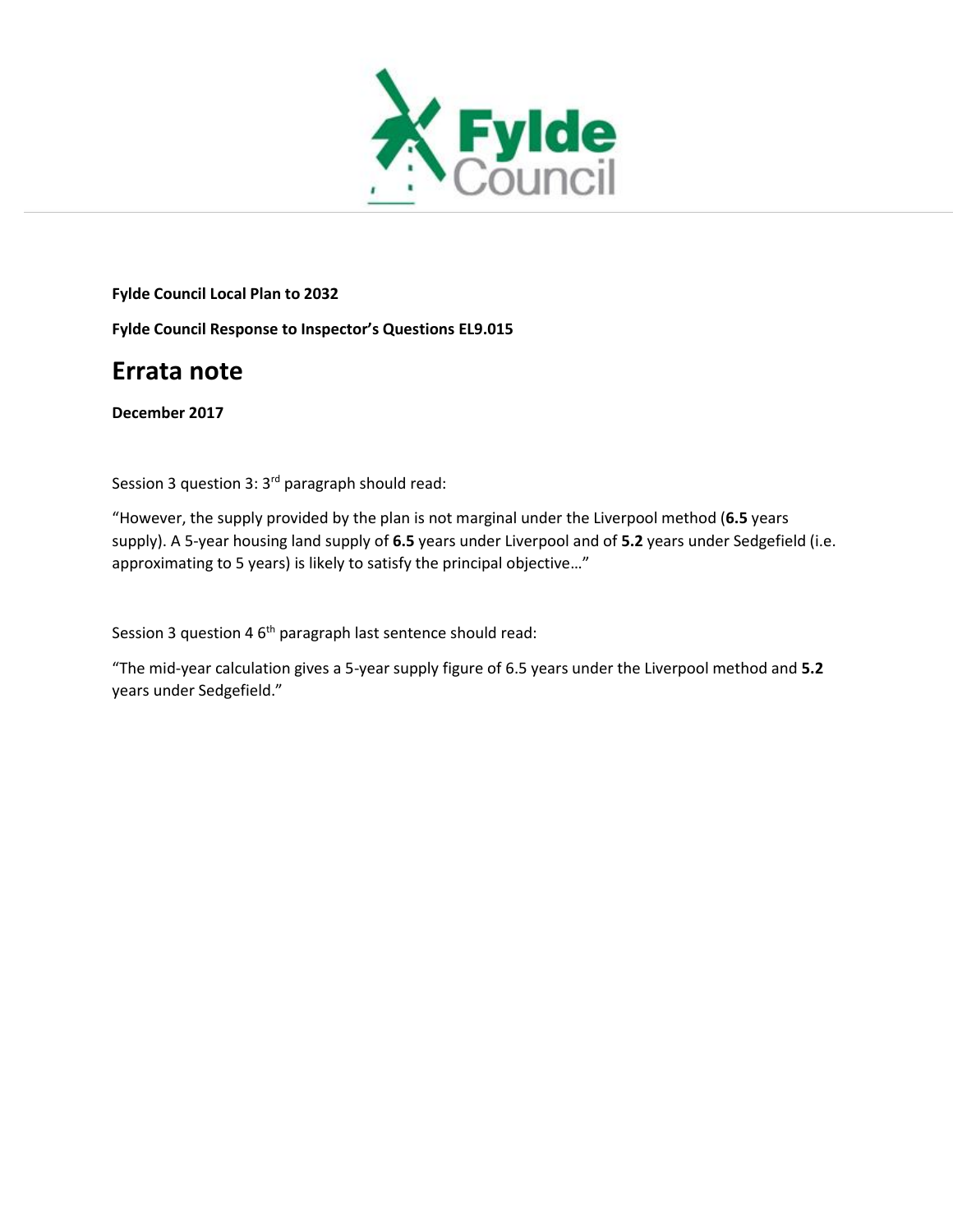### **Appendix 1 Housing Land Supply Statement**

## **Table 1: 415dpa OAN Five Year Housing Supply Position – base dated 30th September 2017**

**Liverpool Approach** 

| Table 1(a): OAN Plan Period Housing Requirement at 30 <sup>th</sup> September 2017                            | No. of Homes        |
|---------------------------------------------------------------------------------------------------------------|---------------------|
| OAN plan period housing requirement 2011 - 2032 (21 years) (415 dpa x 21)                                     | 8,715               |
| OAN housing requirement between 1 <sup>st</sup> April 2011 and 30 <sup>th</sup> September 2017 (6.5 x 415dpa) | 2,698               |
| Completions between 1 <sup>st</sup> April 2011 and 30 <sup>th</sup> September 2017 (6.5 years)                | 1,808               |
| Under delivery (shortfall) between $1^{st}$ April 2011 and 30 <sup>th</sup> September 2017 (2,698 – 1,808)    | 890                 |
|                                                                                                               |                     |
| Table 1(b): Five Year Housing Requirement at 30 <sup>th</sup> September 2017                                  | <b>No. of Homes</b> |
| Annual housing requirement                                                                                    | 415                 |
| 5 year housing requirement and shortfall ((890/14.5)+415)*5                                                   | 2,382               |
| Adjusted 5 year housing requirement, including shortfall and 20% buffer (2,382 + 476)                         | 2,858               |

| Table 1(c): Five Year Housing Supply at 30 <sup>th</sup> September 2017     | <b>No. of Homes</b> |  |
|-----------------------------------------------------------------------------|---------------------|--|
| Requirement                                                                 |                     |  |
| Adjusted 5 year housing requirement including shortfall and buffer          | 2,858               |  |
|                                                                             |                     |  |
| <b>Supply</b>                                                               |                     |  |
| Existing supply <sup>1</sup>                                                | 3,637               |  |
| Potential supply <sup>2</sup>                                               | 130                 |  |
| 10% allowance for supply not coming forward <sup>3</sup>                    | $-32$               |  |
| Demolitions allowance                                                       | $-5$                |  |
|                                                                             |                     |  |
| Total Supply ((3,637 + 130) – 32 - 5)                                       | 3,730               |  |
|                                                                             |                     |  |
| Over/Under Supply 5 year period (Total Supply – Requirement, 3,730 – 2,858) | 872                 |  |
|                                                                             |                     |  |
| Equivalent Years Supply 6.5 $(3,730 \div 572)$                              |                     |  |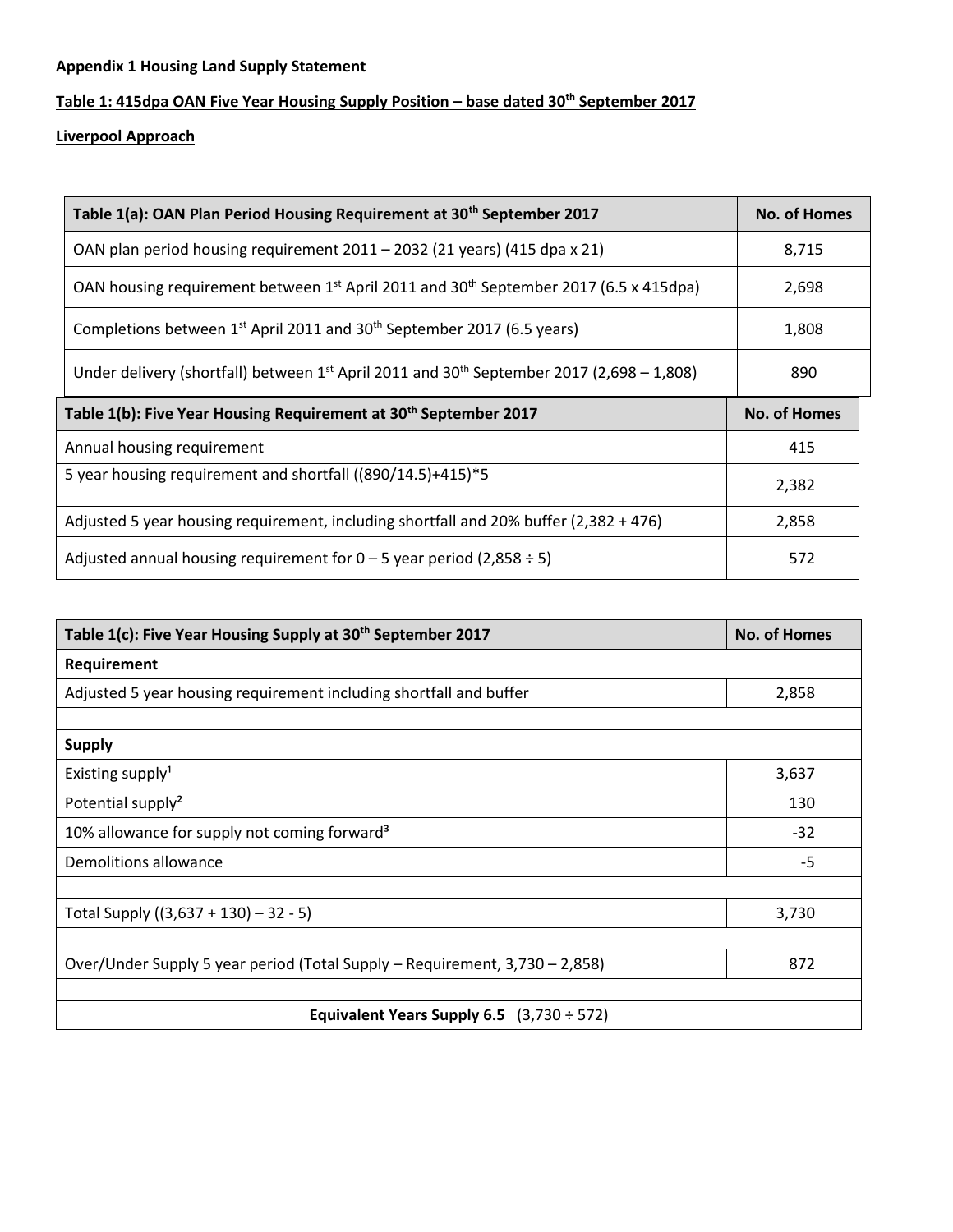# **Table 2: 415dpa OAN Five Year Housing Supply Position – base dated 30th September 2017**

### **Sedgefield Approach**

| Table 2(a): OAN Plan Period Housing Requirement at 30 <sup>th</sup> September 2017                            | <b>No. of Homes</b> |
|---------------------------------------------------------------------------------------------------------------|---------------------|
| OAN plan period housing requirement 2011 - 2032 (21 years) (415dpa x 21)                                      | 8,715               |
| OAN housing requirement between 1 <sup>st</sup> April 2011 and 30 <sup>th</sup> September 2017 (6.5 x 415dpa) | 2,698               |
| Completions between 1 <sup>st</sup> April 2011 and 30 <sup>th</sup> September 2017 (6.5 years)                | 1,808               |
| Under delivery (shortfall) between $1^{st}$ April 2011 and 30 <sup>th</sup> September 2017 (2,698 - 1,808)    | 890                 |

| Table 2(b): Five Year Housing Requirement at 30 <sup>th</sup> September 2017          | No. of Homes |
|---------------------------------------------------------------------------------------|--------------|
| Annual housing requirement                                                            | 415          |
| 5 year housing requirement and shortfall $((415 \times 5) + 890)$                     | 2,965        |
| Adjusted 5 year housing requirement, including shortfall and 20% buffer (2,965 + 593) | 3,558        |
| Adjusted annual housing requirement for $0 - 5$ year period (3,558 ÷ 5)               | 712          |

| Table 2(c): Five Year Housing Supply at 30 <sup>th</sup> September 2017     | <b>No. of Homes</b> |  |
|-----------------------------------------------------------------------------|---------------------|--|
| Requirement                                                                 |                     |  |
| Adjusted 5 year housing requirement including shortfall and buffer          | 3,558               |  |
|                                                                             |                     |  |
| <b>Supply</b>                                                               |                     |  |
| Existing supply <sup>1</sup>                                                | 3,637               |  |
| Potential supply <sup>2</sup>                                               | 130                 |  |
| 10% allowance for supply not coming forward <sup>3</sup>                    | $-32$               |  |
| Demolitions allowance                                                       | $-5$                |  |
|                                                                             |                     |  |
| Total Supply $((3,637 + 130) - 32 - 5)$                                     | 3,730               |  |
|                                                                             |                     |  |
| Over/Under Supply 5 year period (Total Supply – Requirement, 3,730 – 3,558) | 172                 |  |
|                                                                             |                     |  |
| Equivalent Years Supply 5.2 $(3,730 \div 712)$                              |                     |  |